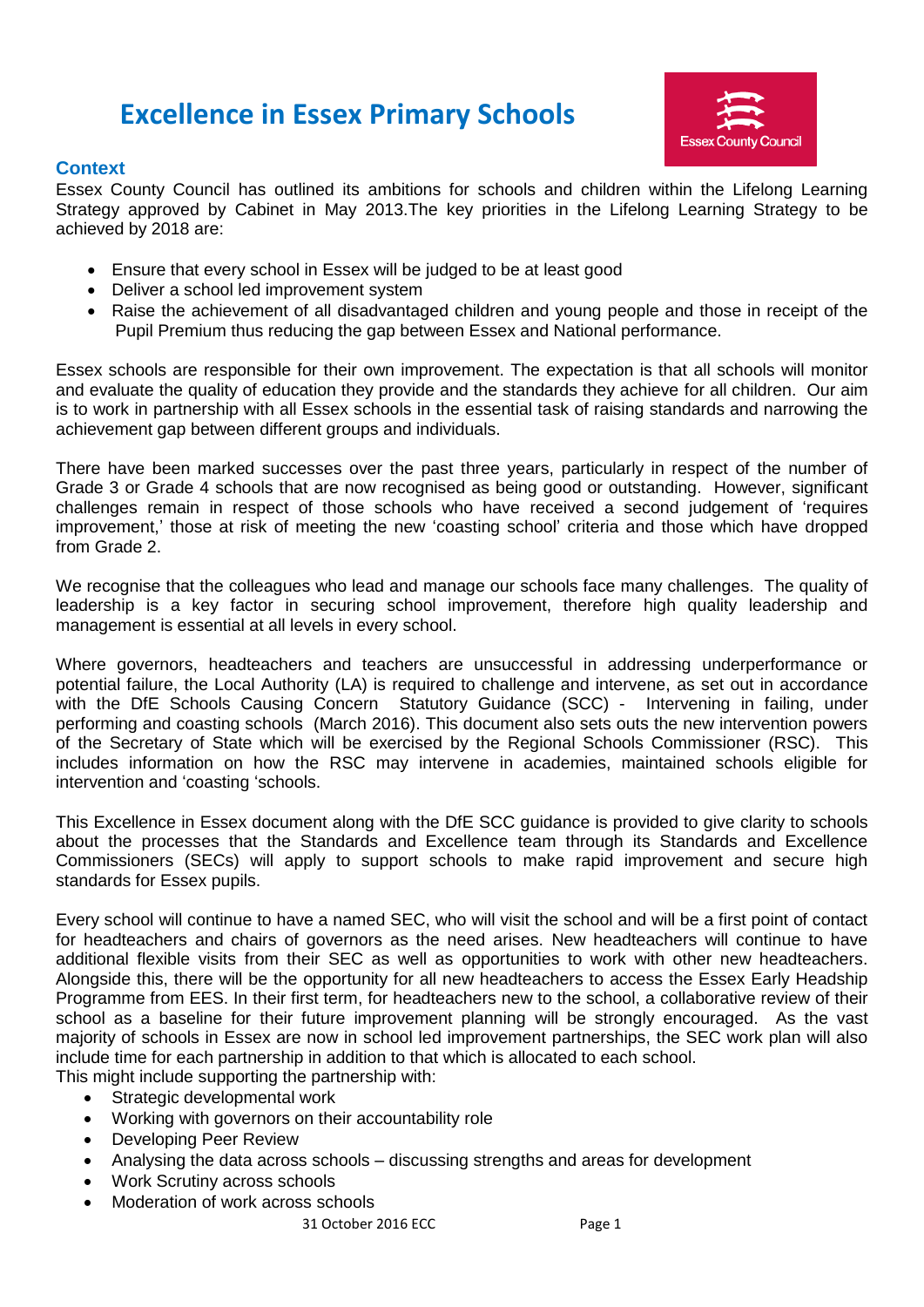- Working with middle leaders
- Evaluating the impact of provision for disadvantaged groups, SEND
- Transition into Early Years, Y2/3, Y6/7

# **RAG rating**

To underpin the ambitions stated on Page 1, the comparative strengths of all schools will be tracked by the SEC, working in collaboration with school leadership teams. This will be through data analysis, school visits, Ofsted or school/peer review outcomes. The LA has a statutory duty to all Essex pupils including those in free schools and academies. All maintained schools will be RAG rated to determine the level of support and challenge which will be undertaken by the LA. The review of the school's RAG will take place at the end of each term on the basis of the analysis of the school's performance and outcomes along with any other intelligence that is viewed as integral to the RAG rating. Schools will be notified at the start of the academic year of their RAG, if there is a change during the year, the school will be notified and the rationale for change clearly explained. Where academies are causing concern the RSC will be notified and a joint strategy agreed.

The LA continues to hold statutory responsibility for the performance of all maintained schools. In the case of Basildon and Harlow the Lead Commissioner will retain responsibility for liaising with the relevant Excellence Panel as to what support they are providing for each school.

# **Primary Improvement Board**

The Primary Improvement Board meets at least termly to review the performance of Essex schools. As a result of additional information raising concern about a school's performance or capacity to make the required improvements, a school may receive a letter of concern which will set out the concern and any proposed action which could lead to a performance, standards and safety warning notice.

# **Schools do not necessarily move up or down incrementally between the RAG rating colours.**



**Green** Schools that are ragged green are likely to maintain an Ofsted judgement of at least good for overall effectiveness if inspected within the next 12 months.

#### **Yellow**

Schools that are ragged yellow are Grade 3 or Grade 4 schools which are likely to be judged at least good for overall effectiveness at their next Ofsted inspection.

#### **Amber**

Schools that are ragged amber are likely to meet one or more of the following criteria:

- The percentage of pupils achieving at least the 'expected standard' in Reading, Writing or Mathematics at the end of Key Stage 1 places the school in the lowest 6% of Essex schools (see table on Page 4)
- The percentage of pupils achieving at least the 'expected standard' in Reading, Writing and Mathematics combined at the end of Key Stage 2 places the school in the lowest 6% of Essex schools (see table on Page 4)
- The 2014 and 2015 criteria for a coasting school has been met and the school could be at risk of meeting the criteria in 2016.
- The gap between disadvantaged and other pupils is greater than national
- According to additional evidence gathered, including early years outcomes, the school may not be judged at least good if inspected in the next 12 months but there is evidence of an improving trend.
- Schools which receive a judgement of "requires improvement" in which leadership is also judged to be "good"
- Schools which receive a judgement of "requires improvement" and leadership is also requiring improvement where monitoring evidence indicates that adequate progress is being made but the school is not yet in a position to be judged good.
- Governance may be supportive but not holding the school to account or monitoring the work of the school effectively.
- Where a school has recently amalgamated, federated or is in its first year of operation.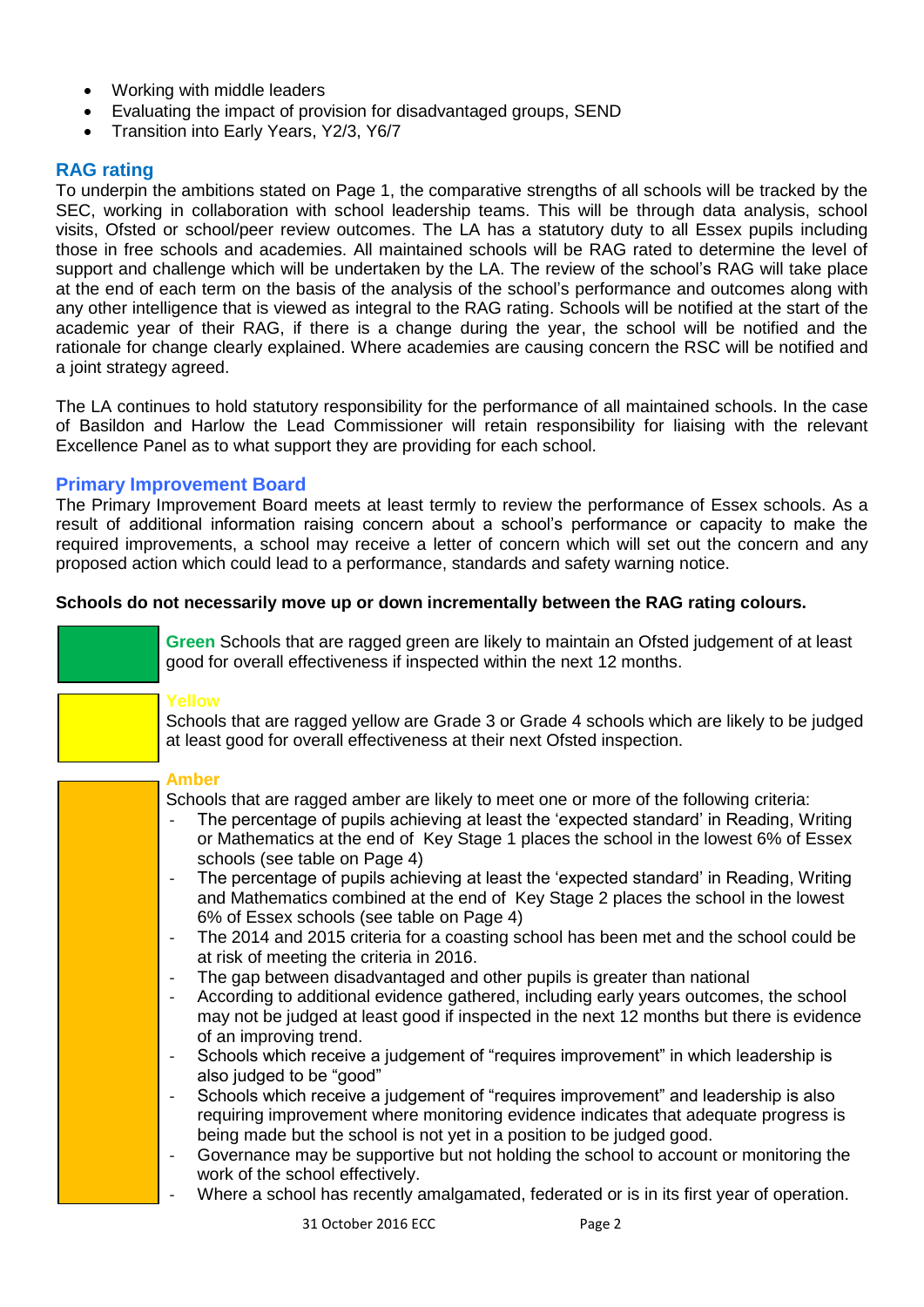

The school is experiencing temporary adversity affecting leadership, governance, staffing, its budget, or an uncharacteristic drop in performance.

#### **Red**

Schools that are ragged red are likely to meet one or more of the following criteria:

- Below the National Floor Standard in Key Stage 2 (see table on Page 3)
- The percentage of pupils achieving at least the 'expected standard' in Reading, Writing, Mathematics at the end of Key Stage 1 places the school in the lowest 6% of Essex schools in at least two out of the three measures (see table on Page 4)
- The percentage of pupils achieving at least the 'expected standard' in Reading, Writing and Mathematics combined at the end of Key Stage 2 places the school in the lowest 4% of Essex schools (see table on Page 4)
- The gap between disadvantaged and other pupils is greater than national and differences in achievement are not diminishing.
- According to additional evidence gathered, including Early Years outcomes, the school is unlikely to be at least good if inspected in the next 12 months.
- Governance does not hold the school to account or monitor the work of the school.
- Schools which have received a judgement of requires improvement in which leadership is also judged to be requiring improvement where monitoring evidence indicates insufficient progress is being made.
- A combination of concerns relating to parental complaints, safeguarding, attendance, exclusions, significant staff turnover etc.
- Schools that are judged inadequate by Ofsted are initially red RAG rated

# **Schools with a Red RAG trigger a series of actions to support and challenge and, where necessary, the LA will use intervention powers**

# **KS2 Coasting Standard**

The Education and Adoption Bill of April 2016 introduced the criteria by which a primary school will be defined as coasting in 2014 and 2015. The government is laying regulations around 'coasting', so that schools not making enough progress get the focus and support that they need to improve. For 2014 and 2015 the coasting standard will be met where fewer than 85% of pupils achieved L4+ in Reading, Writing and Maths combined **and** the percentage of pupils making expected progress in all of Reading, Writing and Maths was below the national median.

In 2016, the coasting standard will be met when fewer than 85% of pupils achieve the expected standard **and** the average progress in Reading OR Writing OR Maths is below a level set against the new primary progress measures (-2.5 in Reading, -2.5 in Maths, -3.5 in Writing). A school will be deemed a coasting school in 2016, where the data shows that over a three-year period (2014, 2015 and 2016)., the school has failed to ensure that pupils have reached their potential" (DfE October 2016).

**For schools which meet the criteria for a coasting school in both 2014 and 2015 and at risk in 2016, the school will receive a RAG rating of Amber as a minimum to enable the school to receive more frequent visits from the SEC to help and support the schools to move forward in a positive direction (see Appendix B).**

# **Primary KS2 National Floor Standard**

The floor standard is the minimum standard for pupil attainment and / or progress that the government expects schools to meet. **No school will be confirmed as being below the floor until December 2016 when schools' performance tables are published**.

*The attainment element is a combined measure. This means an individual pupil needs to meet the 'expected standard' in English reading, English writing and mathematics, in order to be counted towards the attainment element. To meet the progress element a school needs to have sufficient progress scores in English reading, and English writing, and mathematics.* 

**Thus to be below the floor in 2016 a school will be below 65% in RWM combined and below in any one of the three progress measures: -5 in English reading, -5 in mathematics and -7 in English writing**.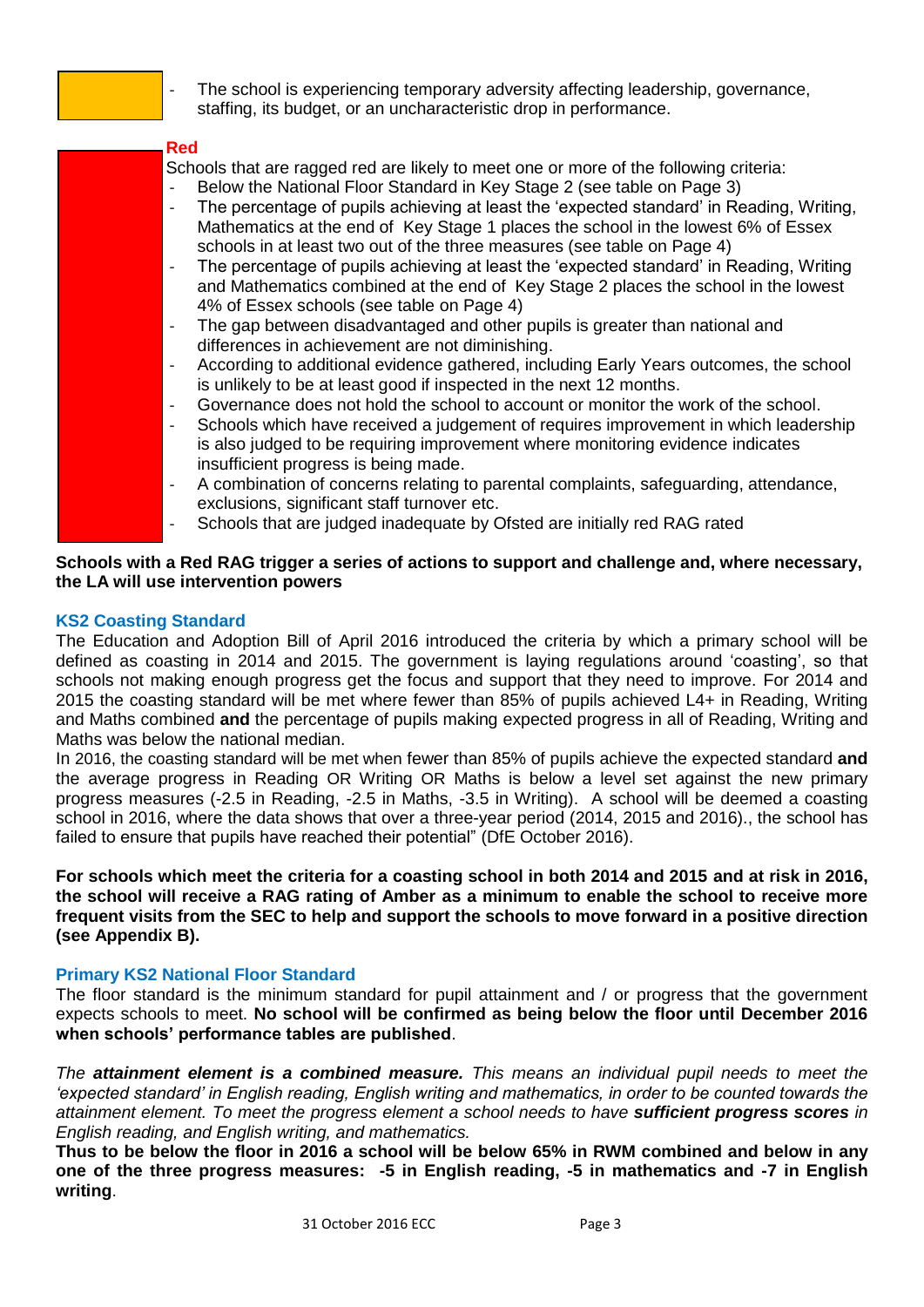# **Key Stage 2: All Pupils**

| 2016 Measures                                                                | <b>Reading</b><br>at least<br><b>Expected</b> | <b>Progress</b><br><b>Reading</b> | <b>Writing</b><br>at least<br><b>Expected</b> | <b>Progress</b><br><b>Writing</b> | <b>Mathematics</b><br>at least<br><b>Expected</b> | <b>Progress</b><br><b>Maths</b> | <b>RWM</b> at<br>least<br><b>Expected</b> |
|------------------------------------------------------------------------------|-----------------------------------------------|-----------------------------------|-----------------------------------------------|-----------------------------------|---------------------------------------------------|---------------------------------|-------------------------------------------|
| <b>England –</b><br>State schools,<br><b>Special and</b><br><b>Academies</b> | 66%                                           | <b>TBA</b>                        | 74%                                           | <b>TBA</b>                        | 70%                                               | <b>TBA</b>                      | 53%                                       |
| <b>Essex Average</b>                                                         | 67%                                           | $-0.22$                           | 76%                                           | 0.41                              | 71%                                               | $-0.04$                         | 56%                                       |
| <b>Coasting</b>                                                              | N/A                                           | $-2.5$                            | N/A                                           | $-3.5$                            | N/A                                               | $-2.5$                          | 85%                                       |
| <b>Below Floor</b>                                                           | N/A                                           | -5                                | N/A                                           | $-7$                              | N/A                                               | $\leq -5$                       | 65%                                       |
| Lowest 6%                                                                    | 44%                                           | N/A                               | 58%                                           | N/A                               | 46%                                               | N/A                             | $<$ 31%                                   |
| Lowest 4%                                                                    | 41%                                           | N/A                               | 56%                                           | N/A                               | 39%                                               | N/A                             | < 27%                                     |

# **Key Stage 2 - Disadvantaged**

| 2016 Measures                                                           | <b>Reading</b><br>at least<br><b>Expected</b> | <b>Progress</b><br><b>Reading</b> | <b>Writing</b><br>at least<br><b>Expected</b> | <b>Progress</b><br><b>Writing</b> | <b>Mathematics</b><br>at least<br><b>Expected</b> | <b>Progress</b><br><b>Maths</b> | <b>RWM</b> at<br>least<br><b>Expected</b> |
|-------------------------------------------------------------------------|-----------------------------------------------|-----------------------------------|-----------------------------------------------|-----------------------------------|---------------------------------------------------|---------------------------------|-------------------------------------------|
| $England -$<br>State schools,<br><b>Special and</b><br><b>Academies</b> | 66%                                           | <b>TBA</b>                        | 74%                                           | <b>TBA</b>                        | 70%                                               | <b>TBA</b>                      | 53%                                       |
| <b>Essex All</b><br><b>Pupils</b>                                       | 67%                                           | $-0.22$                           | 76%                                           | 0.41                              | 71%                                               | $-0.04$                         | 56%                                       |
| <b>Disadvantaged</b>                                                    | 52%                                           | $-1.33$                           | 63%                                           | $-0.27$                           | 57%                                               | $-0.85$                         | 38%                                       |
| <b>Others</b>                                                           | 72%                                           | 0.15                              | 81%                                           | 0.64                              | 76%                                               | 0.34                            | 62%                                       |
| Gap                                                                     | 20%                                           | 1.48                              | 18%                                           | 0.91                              | 19%                                               | 1.18                            | 24%                                       |

# **Key Stage 1 – All Pupils**

| <b>2016 Measures</b>                                        | <b>Reading at</b><br><b>least Expected</b> | <b>Writing at least</b><br><b>Expected</b> | <b>Mathematics at</b><br>least Expected | <b>Combined RWM</b><br>at least<br>expected |  |
|-------------------------------------------------------------|--------------------------------------------|--------------------------------------------|-----------------------------------------|---------------------------------------------|--|
| <b>England - State</b><br>schools, Special<br>and Academies | 74%                                        | 65%                                        | 73%                                     | 60%                                         |  |
| <b>Essex Average</b>                                        | 77%                                        | 68%                                        | 74%                                     | 63%                                         |  |
| Lowest 6%                                                   | 62%                                        | 46%                                        | 57%                                     | N/A                                         |  |
| Lowest 4%                                                   | 59%                                        | 43%                                        | 54%                                     | N/A                                         |  |

# **Key Stage 1 – Disadvantaged**

| <b>2016 Measures</b>                                        | <b>Reading at</b>     | <b>Writing at least</b> | <b>Mathematics at</b> | <b>RWM</b> at least |
|-------------------------------------------------------------|-----------------------|-------------------------|-----------------------|---------------------|
|                                                             | <b>least Expected</b> | <b>Expected</b>         | least Expected        | <b>Expected</b>     |
| <b>England - State</b><br>schools, Special<br>and Academies | <b>74%</b>            | 65%                     | 73%                   | 60%                 |
| <b>Essex All Pupils</b>                                     | <b>77%</b>            | 68%                     | 74%                   | 63%                 |
| <b>Disadvantaged</b>                                        | 63%                   | 51%                     | 60%                   | 45%                 |
| <b>Others</b>                                               | 80%                   | 72%                     | 78%                   | 67%                 |
| <b>Gap</b>                                                  | 17%                   | 21%                     | 18%                   | 21%                 |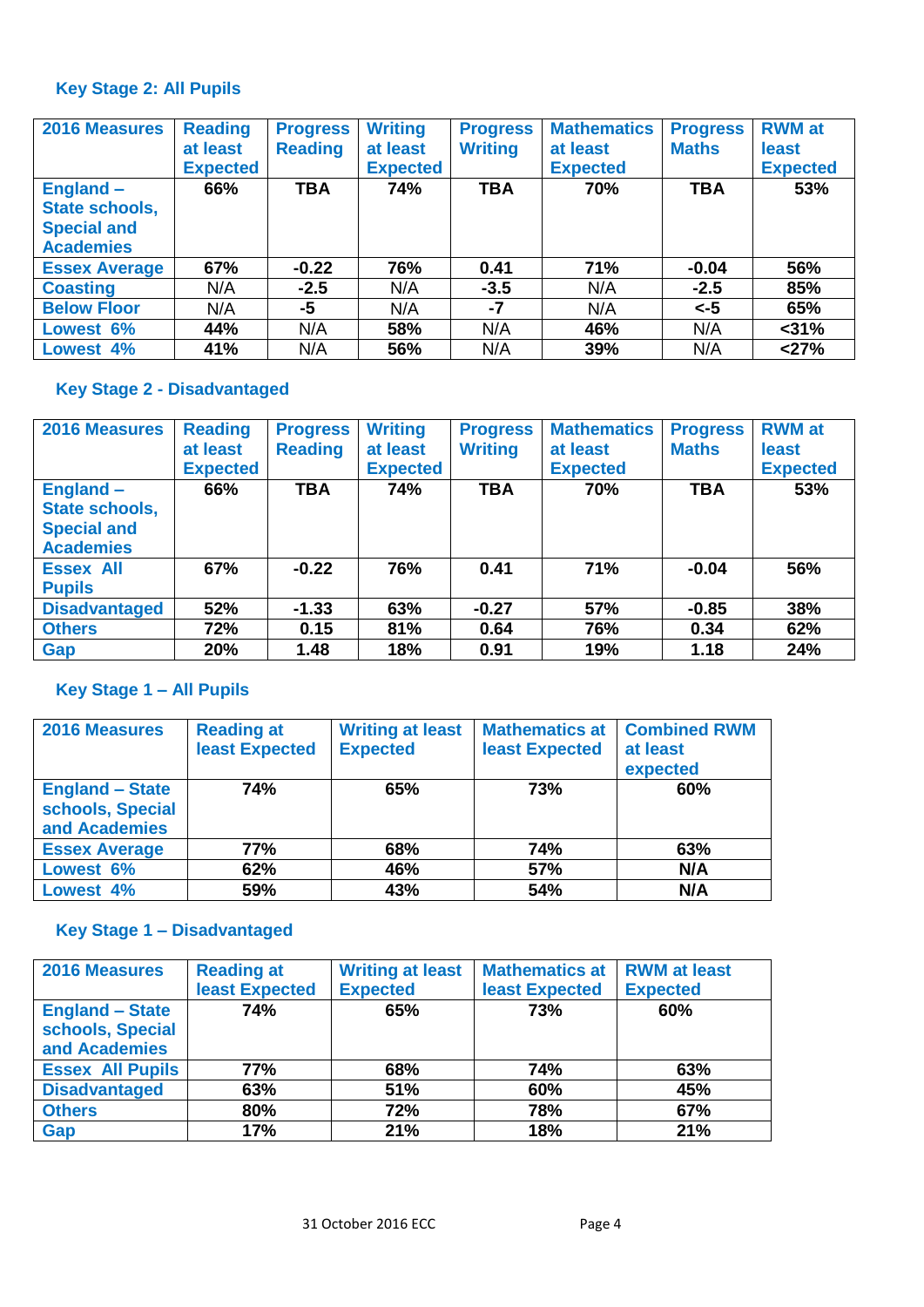# **Performance Standards and Safety Warning Notices**

Where the LA has serious concerns in respect of the standards of performance of pupils at the school or there is a serious breakdown in the way the school is managed or governed or the safety of pupils or staff is threatened a Warning Notice is likely to be issued. The guidance can be found at: [https://www.gov.uk/system/](https://www.gov.uk/system/schools-causing-concern-guidance.pdf)**schools**-**causing**-**concern**-guidance.pdf

The school will be notified in advance where this is proposed through a letter of concern. Further information can be found in Appendix A of this document.

# **Expectations of schools and the pattern of visits by the Primary Standards and Excellence Commissioners (SEC) and required meetings are determined by the RAG rating as follows:-**

#### *As a result of being RAG rated green:*

The SEC visits the school once during the year. This visit is likely to focus on a joint evaluation of school performance and the tracking of progress made in a particular priority for the school.

There is an expectation that these schools are developing the capacity to take an increasing role in strategic partnerships between schools, particularly in support of those schools currently judged to be Grade 3 or 4. These schools embrace the concept of school to school support.

#### *As a result of being RAG rated yellow:*

The SEC visits twice during the year, monitoring the progress and Ofsted-readiness of the school, brokering additional support as required.

If financial delegation had previously been removed from the Governing Body this would be returned. However, there is a clear expectation these schools will direct an appropriate amount of their funding to underpin those improvements necessary and to buy in school improvement aligned to the priorities as set out in the improvement plans.

Where a school does not make the necessary progress, the RAG rating will change to a minimum of Amber and the level of LA intervention and support will increase.

# *As a result of being RAG rated amber:*

The SEC will visit each half term during the year, he/she will work intensively with leaders and governors to specify termly improvement targets linked to the school priorities and to monitor the school's progress towards them. Where the issue relates to school or pupil performance the SEC will examine the effectiveness of external support currently commissioned by the school. Where concerns are raised in relation to the accuracy or effectiveness of support and challenge provided, the SEC will broker alternative support.

For schools new to an Amber RAG, the SEC will arrange to visit the school in the Autumn term to meet with the headteacher and chair of governors to explain the pattern of visits and review the school's improvement plan. The Lead Commissioner and SEC will consider the time in post of the headteacher, strength of governance as well as school performance data in deciding whether an Improvement Board (IB) should be set up to help accelerate improvement.

Minutes of an IB meeting will be sent to the headteacher, chair of governors, Lead Performance Analyst and Lead Commissioner for the area by the SEC. The governing body will be notified with the expectation that the key points summarising the outcomes of the meeting are shared with all governors and minuted at the next full governing body meeting. There is a clear expectation that these schools will direct an appropriate amount of their resources to underpin the improvement initiatives contained within the termly plans and buy in appropriate school improvement/ support.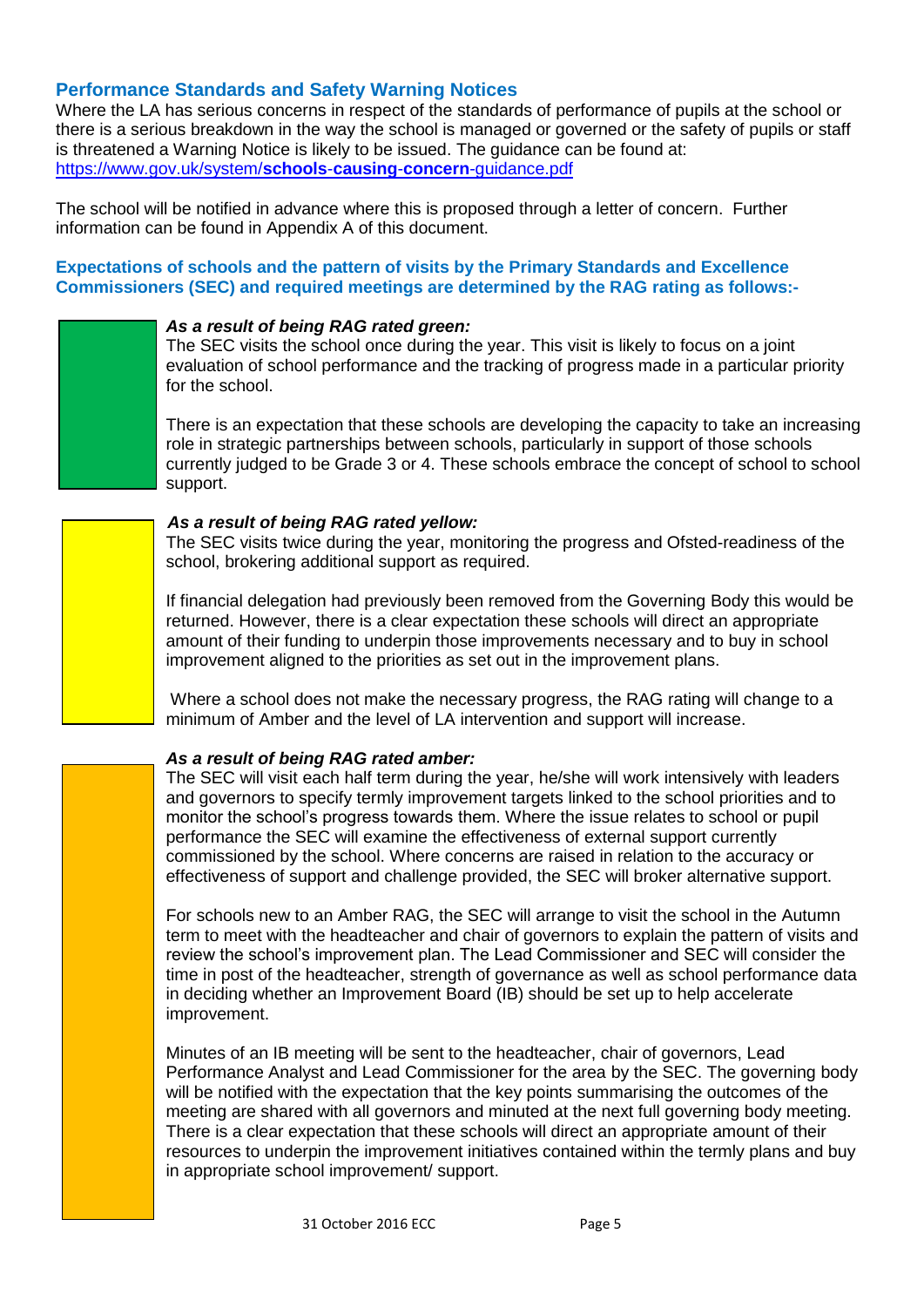The SEC (and IB where established) will monitor and review the school's progress termly. Each school will be expected to provide evidence of its ability and capacity to bring about the necessary improvements and address concerns.

Amber schools will have an end of year evaluation with the SEC. If the school does not make the required progress the SEC will recommend that the school is moved to Red.

# *Red RAG rated schools not judged by Ofsted to be inadequate but requiring further intervention:*

A letter of concern is issued to the headteacher and chair of governors outlining the concerns and requiring them to attend a meeting at County Hall with the Lead Commissioner and SEC to discuss concerns, examine the capacity for improvement of the school and to agree solutions and an action plan for improvement. Minutes of the meeting will be sent to the headteacher and chair of governors with the expectation that the outcomes of the meeting are shared with all governors and recorded at the next full governing body meeting. Minutes of this meeting will be sent to the area Lead Commissioner by the Chair of the Governing Body.

Where evidence presented indicates that the school has the capacity to make rapid progress towards being judged amber, the RAG rating of the school will be confirmed and the SEC will continue to monitor progress against agreed milestones through a schedule of visits (see Appendix B). The SEC will review progress half-termly.

Where evidence indicates concerns in the governing body's ability to hold the school to account for performance, there will be an expectation that an IB will be established and/or an additional governor appointed. Where appropriate, the LA governor for the school should be part of the IB. The SEC will monitor the school's progress regularly towards its improvement targets through school based meetings. Brokered support will be aligned to priorities and the expected impact of the commissioned resource will be clearly expressed.

Where it is judged that a school does not have the capacity to improve or that there is evidence that the school is reluctant to address the concerns of the LA within a negotiated time-frame a recommendation will be made to the Director for Commissioning Education and Lifelong Learning to issue a Performance, Standards and Safety Warning Notice. (See Appendix A)

Red RAG rated schools will be expected to direct an appropriate amount of their funding to underpin these essential improvements.

# **LA maintained Schools judged to be inadequate by Ofsted:**

At the point of being judged inadequate these schools are automatically RAG rated red.

In accordance with Section 66 of the 2006 Education Act the LA will immediately withdraw delegation from the governing body and establish a Strategic Intervention Board (SIB). They will also under Section 65 of the 2006 Education Act consult with the governing body to appoint an Interim Executive Board (IEB) The SEC will draft a Statement of Action clarifying the commissioned support. At a meeting with the governing body to convene the SIB, prior to the consultation to establish an IEB, the SEC will share the drafted Statement of Action and the expected impact of the commissioned resource.

Schools will be expected to direct an appropriate amount of their funding to underpin these essential improvements.

Schools will be expected to convert to a sponsored academy. The RSC is **under a duty** to make an academy order in respect of a maintained school that has been judged inadequate by Ofsted. The RSC **may** make an academy order in respect of a maintained school that has become eligible for intervention because it has been notified that it is coasting or because it has failed to comply with a warning notice. The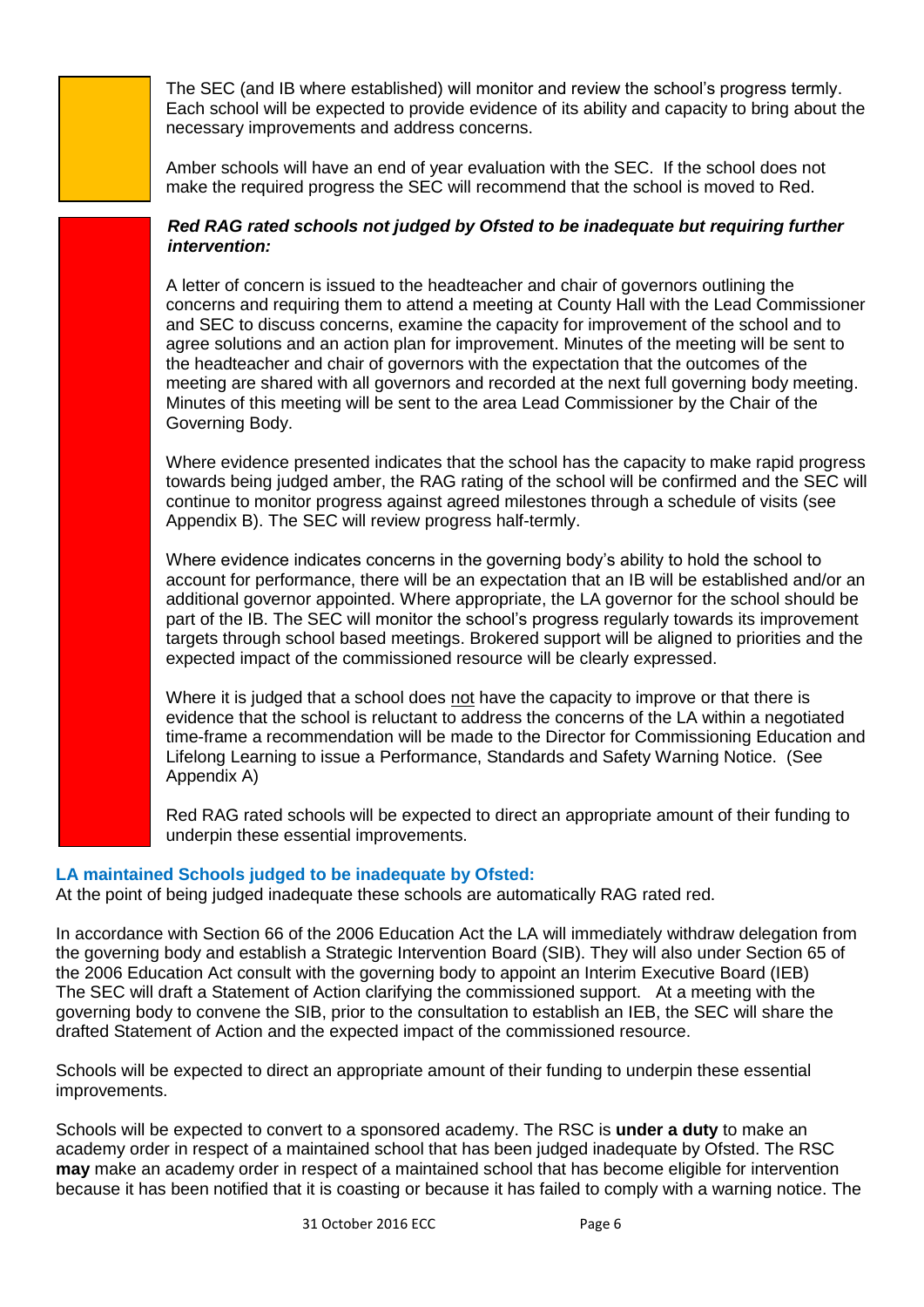academy order enables the maintained school to convert to academy status with the support of a sponsor, ensuring the school is supported to turn its performance around.

If any school RAG rated red is Voluntary Controlled or Aided, the relevant Church Authority/Diocesan Board will be included in all consultation and within the decision making process.

#### **Exceptional Circumstances for maintained schools**

Issues affecting each school are unique to its situation, so the assignment of a RAG rating, with the possible exception of those judged to be inadequate by Ofsted, is a matter of professional judgement. The descriptors provided tend to be typical of most situations, but are not absolute. It is clearly possible that a school which is red RAG rated may be well led and improving rapidly from a low base. Similarly, temporary factors that adversely affect leadership, management, governance and overall provision may trigger intervention in a school that would not otherwise meet the threshold criteria.

As made clear throughout this document, schools are responsible for their own improvement and the LA is only required to intervene where evidence shows that this is not happening. At that point, the LA will determine, in consultation with the school, the range and extent of intervention that will re-establish the school's capacity for independent improvement. It goes without saying that the ultimate arbiter of success – and the goal of Essex County Council is that all Essex schools are at least good and have the necessary capacity to sustain their success without external intervention.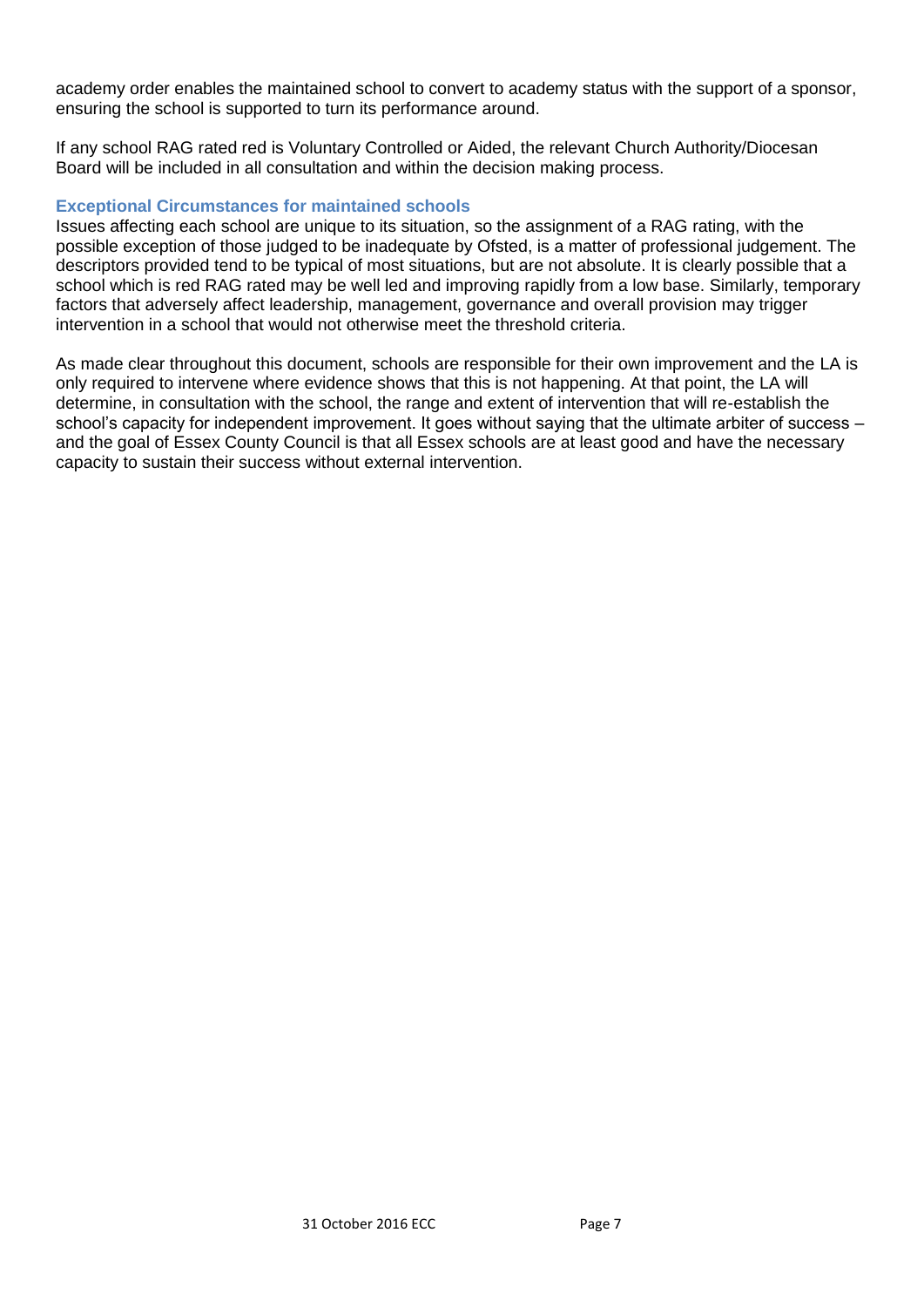# **APPENDIX A**

There are two types of warning notice that can be issued to maintained schools:

• Section 60 of the Education and Inspections Act 2006 sets out the provisions relating to a **performance standards and safety warning notice**.

• Section 60A of the 2006 Act sets out the provisions relating to **teachers' pay and conditions warning notice**.

# **Performance, Standards and Safety Warning Notices**

Both LAs and Regional Schools Commissioners (acting on behalf of the Secretary of State) have powers to issue warning notices to maintained schools where there are concerns about performance standards and safety. Such a warning notice may be given by a LA or an RSC in one of three circumstances:

*1. The standards of performance of pupils at the school are unacceptably low and are likely to remain so; 2. There has been a serious breakdown in the way the school is managed or governed which is prejudicing, or likely to prejudice, such standards of performance; or,* 

*3. The safety of pupils or staff at the school is threatened (whether by a breakdown of discipline or otherwise).* 

# **The definition of low standards of performance**

The detail of what constitutes "low standards of performance" is set out in section 60(3) of the 2006 Act, specifying that this is by reference to any one or more of the following:

I. The standards that the pupils might in all the circumstances reasonably be expected to attain; or

- II. Where relevant, the standards previously attained by them; or
- III. The standards attained by pupils at comparable schools.

In considering whether a warning notice should be issued to a maintained school, local authorities and RSCs should take into account the following objective indicators, any of which may suggest that the maintained school shows sufficiently "low standards of performance":

- Performance data which shows that standards are below the floor (including standards below the minimum standards) – this in itself could demonstrate that a warning notice is necessary;
- An Ofsted judgement that the school requires improvement, where there are also additional factors to indicate that a warning notice is appropriate, including in types of schools where the coasting definition does not apply;
- Performance data which shows sustained historical underperformance, including where the coasting definition may not apply in particular circumstances, for example because two schools have recently merged to become one new school, but there is concern about persistent poor performance.

LAs and RSCs will consider the school in the round, take account of its context, and consider data and other evidence of the school's performance and capacity to improve. The following additional factors will further help LA and RSCs to decide in these circumstances whether to issue a warning notice or not:

- Performance trends, such as a sudden drop in performance or conversely signs that a school is on a sharp upward trajectory. It should be noted, with respect to this factor, that in 2016 only, if a school's performance at KS2 has dropped below the floor standard based on performance in writing alone, and in the absence of any other factors, the LA or RSC should not issue a warning notice, except where the extent of the change in performance cannot be explained by the impact of the changes to primary assessment arrangements in this transitional year;
- Recent Ofsted judgements or assessments of aspects of a school's performance and its capacity to improve, particularly judgements of Leadership and Management;
- Variations in performance data between pupils of different characteristics (including pupils of low, middle and high abilities); and/or
- Low standards achieved by disadvantaged pupils, including where the school's Pupil Premium spending is not used effectively.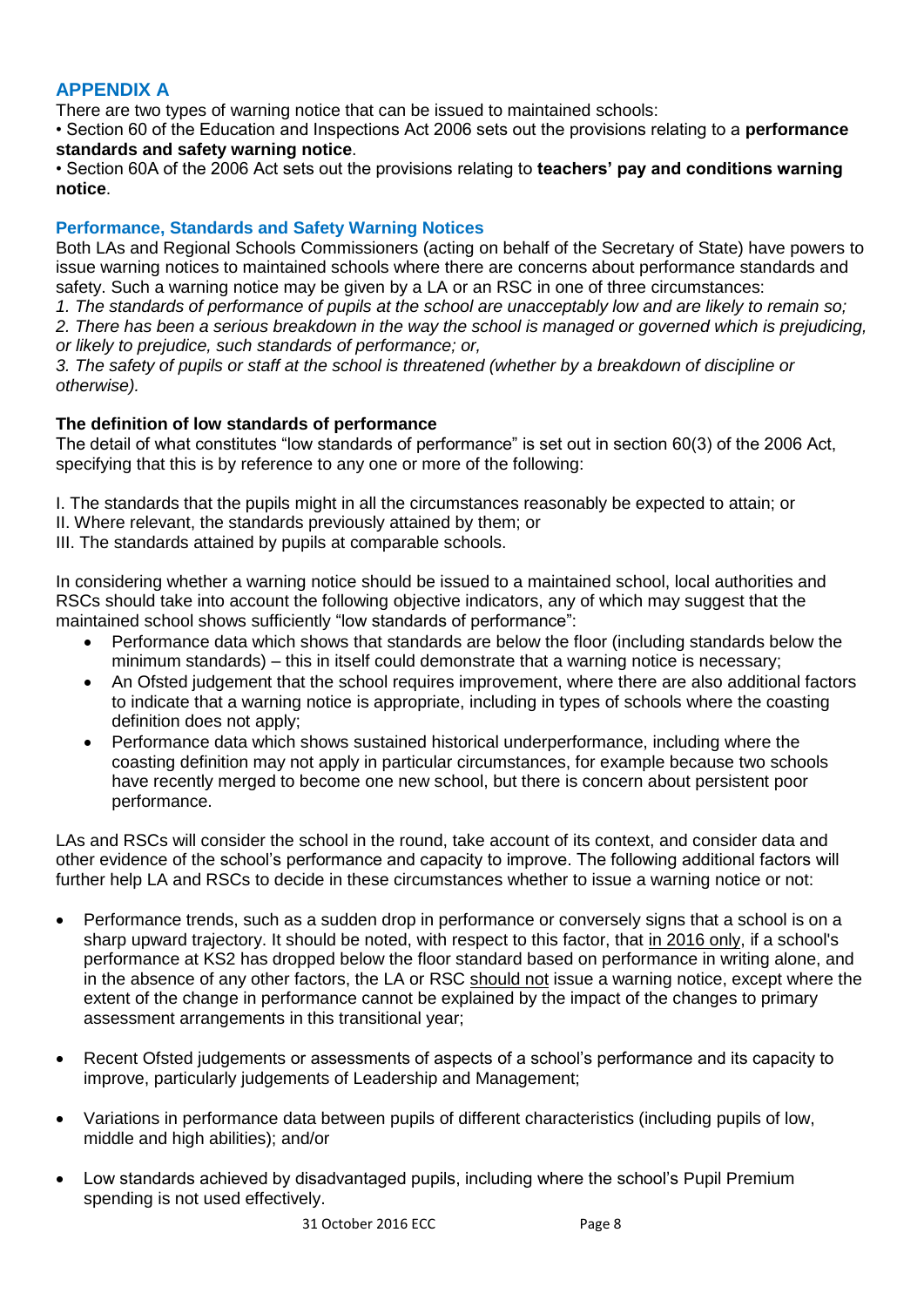# **Breakdown in the way a maintained school is managed or governed**

Another ground for issuing a performance standards and safety warning notice is that there has been a serious breakdown in the way the school is managed or governed which is prejudicing, or likely to prejudice, the pupils' standards of performance.

Local Authorities (or RSCs where, for example, a Local Authority has failed to act swiftly or robustly enough, either in a particular case or generally in the past, or lacks the capacity) should identify additional support or consider issuing a warning notice, depending on the severity of the case, to maintained schools where the governing body is failing to deliver one or more of its three core strategic roles resulting in a serious breakdown in the way the school is managed or governed, that will or is likely to adversely affect standards' of pupils performance.

# **The core strategic roles of a governing body are to:**

1. Ensure clarity of vision, ethos and strategic direction;

2. Hold the headteacher to account for the educational performance of the school and its pupils, and the performance management of staff; and

3. Oversee the financial performance of the school and make sure its money is well spent.

Evidence that governors may be failing to deliver on one or more of these strategic roles could include, but is not restricted to:

- high governor turnover;
- a significant, unexplained change to their constitution; and/or
- the governing body having an excessive involvement in the day to day running of the school.

These situations could all indicate a serious breakdown of management or governance that may prejudice standards. In such circumstances, the local authority (or RSC where, for example, a LA has failed to act swiftly or robustly or lacks the capacity) may want to investigate and where appropriate take action early by issuing a warning notice.

In the case of a school with a religious designation, the LA or RSC should raise concerns about governance with the appropriate religious body at the earliest opportunity, where this is appropriate.

Local Authorities (or RSCs where, for example, a LA has failed to act or lacks the capacity) should also consider issuing warning notices to maintained schools that have not responded robustly or rapidly enough to a recommendation by Ofsted to commission a robust and objective external review of their governance arrangements. Such recommendations are normally made in the Ofsted report of an inspection, if a school is judged as requiring improvement where governance is judged to be weak.

Schools do not need to wait for an Ofsted inspection recommendation to seek an external review of their governance arrangements. Local Authorities (or RSCs where, for example, a LA has failed to act swiftly or robustly or lacks the capacity) may consider issuing such a recommendation where they have concerns about the quality of a maintained school's governance, before considering more formal intervention.

Guidance is available from the National College for Teaching and Leadership on commissioning and conducting such external reviews.

The Governance Handbook provides further information about requirements and expectations of governors, and provides links to additional guidance, support and best practice.

# **The safety of pupils or staff at a maintained school is threatened (whether by a breakdown of discipline or otherwise)**

Where local authorities or RSCs are concerned that the safety of pupils or staff at a maintained school is threatened, whether by a breakdown of discipline or otherwise, they should issue a warning notice. We would expect local authorities to issue warning notices in these circumstances for schools they maintain, but RSCs can act where local authorities fail to act swiftly or robustly or lack the capacity.

Local Authorities and RSCs should have regard to the statutory guidance on roles and responsibilities for safeguarding: 'Keeping Children Safe in Education' and 'Working Together to Safeguard Children'. The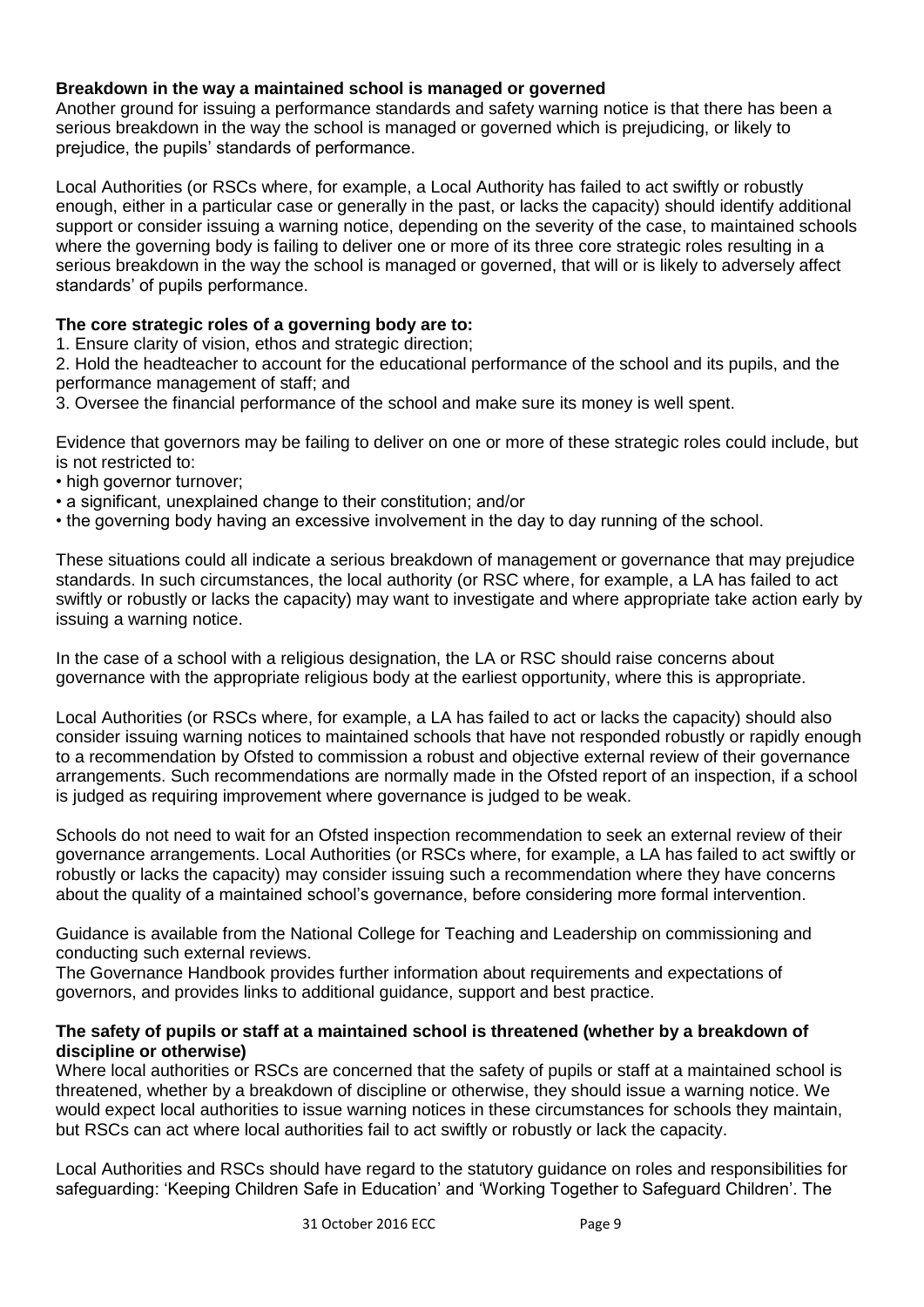guidance makes clear what all education institutions (including academies and free schools) should do to safeguard children in their care.

#### **Issuing a warning notice to a maintained school**

Local Authorities should work with RSCs to discuss where they judge that a warning notice is necessary. Once it has been determined that a LA or RSC will issue a warning notice to a maintained school, they must give the notice in writing to the governing body of the school.

#### **The Performance, Standards and Safety Warning Notice must set out:**

1. The matters on which the Local Authority's concerns are based. *These should be set out in some detail and explain the facts that exist in that particular school and the circumstances which are giving the LA cause for concern;*

2. The action which the governing body is required to take in order to address the concerns raised;

3. The period within which the governing body must comply or secure compliance with that action –*this begins with the day when the warning notice is given and ending 10 working days following that day, during which time the governing body is to address the concerns set out in the warning notice, or make representations to Ofsted against the warning notice; and,*

4. The action which the LA or RSC is minded to take (under one or more of sections 63 to 69 of the Education and Inspections Act 2006 or otherwise) if the governing body does not take the required action.

The warning notice will be copied to the headteacher, chair of governors and Ofsted. In the case of a Church of England school or a Roman Catholic Church school, the appropriate diocesan authority will be sent a copy, and in the case of a Foundation or Voluntary Aided school, the person who appoints the Foundation governors.

The LA is required to enact its statutory powers within two months of the 10 day compliance period.

Local authorities are expected to work with RSCs to discuss where they judge that a warning notice is necessary. At the time that any warning notice is given to the governing body, a copy must also be given to the relevant RSC, when it is a local authority making it, or a copy must be given to the local authority, when it is the RSC making it.

If a LA is notified that the RSC has given a performance standards and safety warning notice, the LA may not give such a warning notice to the same maintained school unless or until the RSC informs them that they may. If the RSC gives a warning notice, any earlier performance standards and safety warning notice given to the same maintained school by the local authority will cease to have effect. Whichever has given a warning notice should subsequently keep the other informed about what action the maintained school has taken to address the concern, whether they consider the maintained school to have complied with the warning notice, and what if any interventions will be made as a result.

All warning notices must be copied to Ofsted at the time of issuing using the email address: **warningnotices@ofsted.gov.uk** 

Warning notices issued to maintained schools by RSCs will be published online, in addition to being copied to Ofsted.

# **Pay and Conditions Warning Notice**

Under section 60A of the Education and Inspections Act 2006, LAs have a power to issue a teachers' pay and conditions warning notice to their maintained schools. Failure to comply or secure compliance with the notice within the specified period will mean that the school becomes eligible for intervention.

It should be noted that when a maintained school becomes eligible for intervention due to non-compliance with a teachers' pay and conditions warning notice, the LA may use its intervention powers in sections 64- 66 of the Education and Inspections Act 2006. The powers under sections 64 and 66 of that Act must be used within a period of two months following the end of the compliance period specified in the teachers' pay and conditions warning notice. If the local authority fails to exercise these powers within this time, these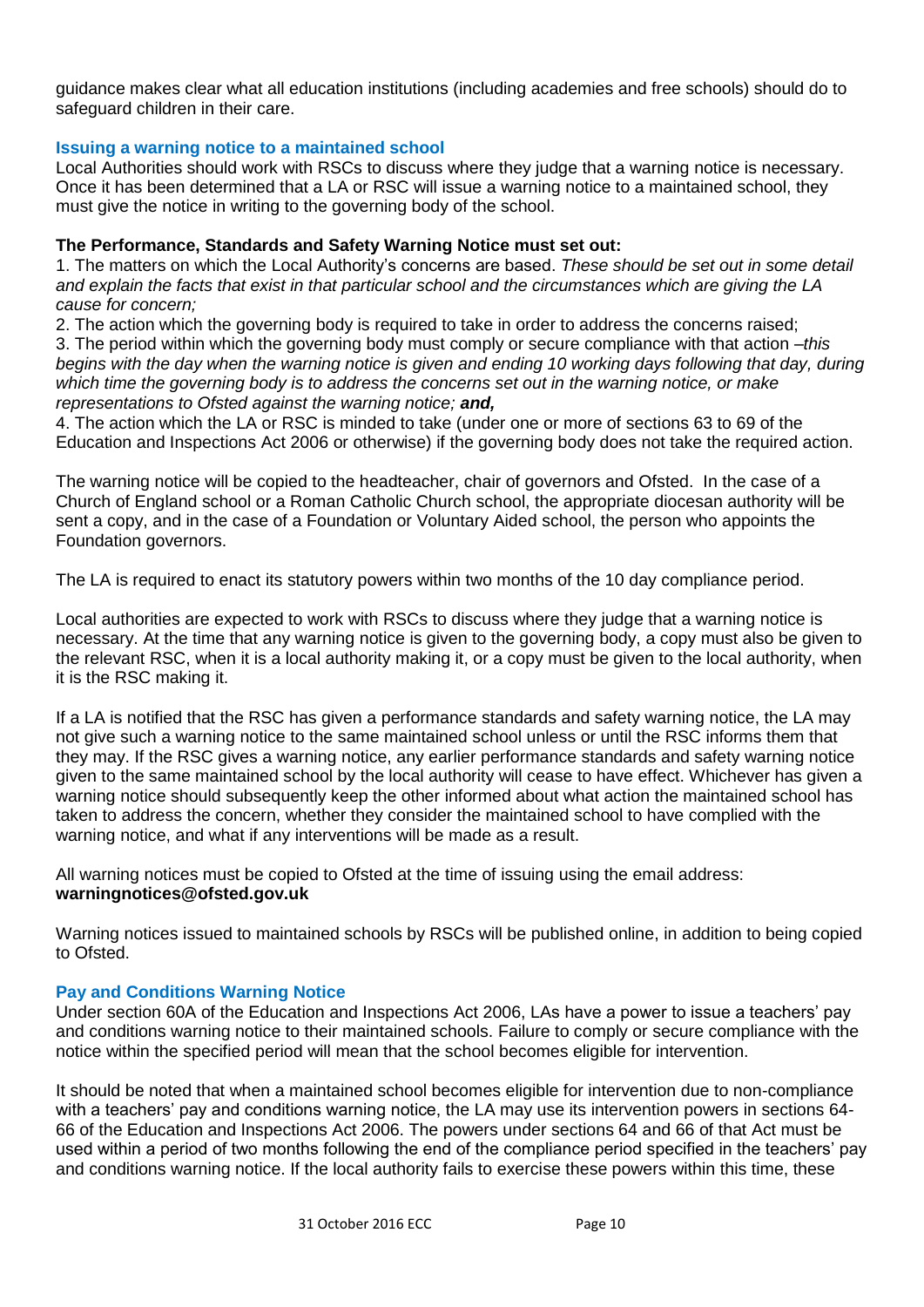powers can no longer be exercised and a new teachers' pay and conditions warning notice must be given in order to do so.

The Secretary of State does not have the power to (and therefore RSCs may not) issue teachers' pay and conditions warning notices.

# **LA powers of statutory intervention**

Where a maintained school is eligible for intervention (i.e. when it has been judged inadequate by Ofsted, has been notified that it is coasting, or has failed to comply with a warning notice) there are a number of statutory powers the LA and the Secretary of State may use to drive school improvement. The intervention powers are set out in sections 63-66 of the 2006 Act in respect of **local authorities**:

- Section 63 power to require the governing body to enter into arrangements;
- Section 64 power to appoint additional governors;
- Section 65 power to appoint an interim executive board (IEB);
- Section 66 power to suspend the delegated budget.

The intervention powers are set out in sections 66A-69 and 70C of the 2006 Act and section 4 of the Academies Act 2010 in respect of the **Secretary of State**:

- Section 66A power to require governing body to enter into arrangements;
- Section 67 power to appoint additional governors;
- Section 68 power to direct closure of a school;
- Section 69 power to appoint an interim executive board (IEB);
- Section 70C power to take over responsibility for an IEB;
- Section 4 Academies Act power to make an academy order.

The Secretary of State's powers will generally be exercised by RSCs, acting on behalf of the Secretary of State.

Where appropriate, the Diocesan Director of Education or in the case of a Foundation or Voluntary school, the person who appoints the Foundation governors, will also be advised. Where the school is an academy the LA will inform the RSC for the East of England of their concerns.